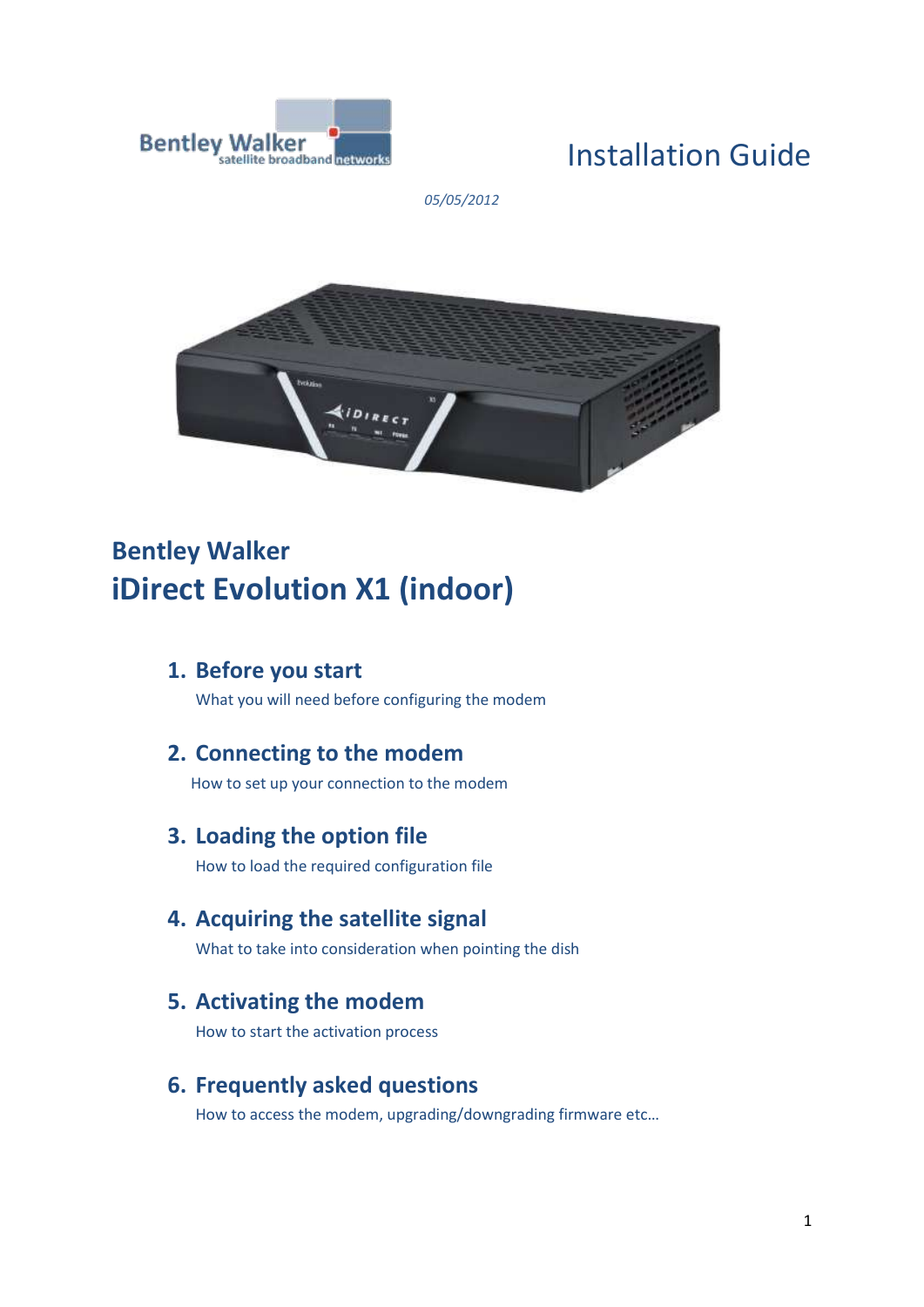## **1.Before you start**

- a) Please ensure that you have submitted the online activation form at **[www.bentleywalker.com/support](http://www.bentleywalker.com/support)**
- b) Once this is done, you will receive the required files to configure you modem; this will include the **option file** (RmtRmtsideLatest-12345.opt)

## **2.Connecting to the modem**

- a) Connect a **RJ45 LAN cable** from the LAN port on the modem direct to a PC or laptop
- b) The "TX Out" connects to the transmitter (BUC) on the dish. "RX In" connects to the receiver (LNB) on the dish.



c) On the X1 modems, DHCP is enabled out of the box. You will therefore need to make sure that PC network card is set to obtain IPs automatically

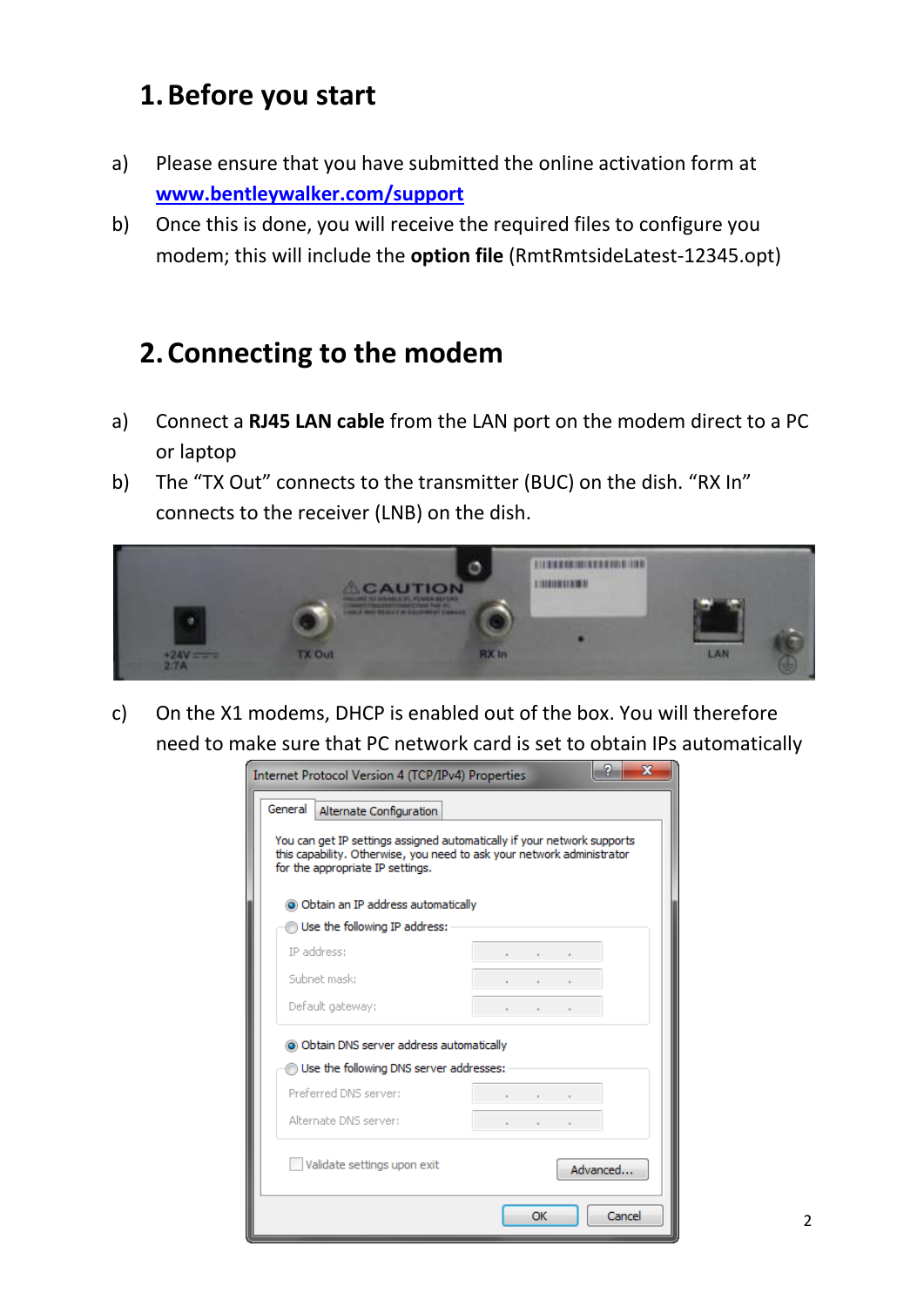# **3. Loading the option file**

Open a web browser and open the modem web interface: [http://192.168.0.1](http://192.168.0.1/)

When prompted, the login credentials will be:

Username: **admin** Password: **iDirect**

Once logged in, click on the "Admin" icon (1)

Click "Choose File" under "Options File Load" (2) and browse for the options file supplied by Bentley Walker. Click "Load" (3) to load the configuration into the modem, then "Restart" (4)

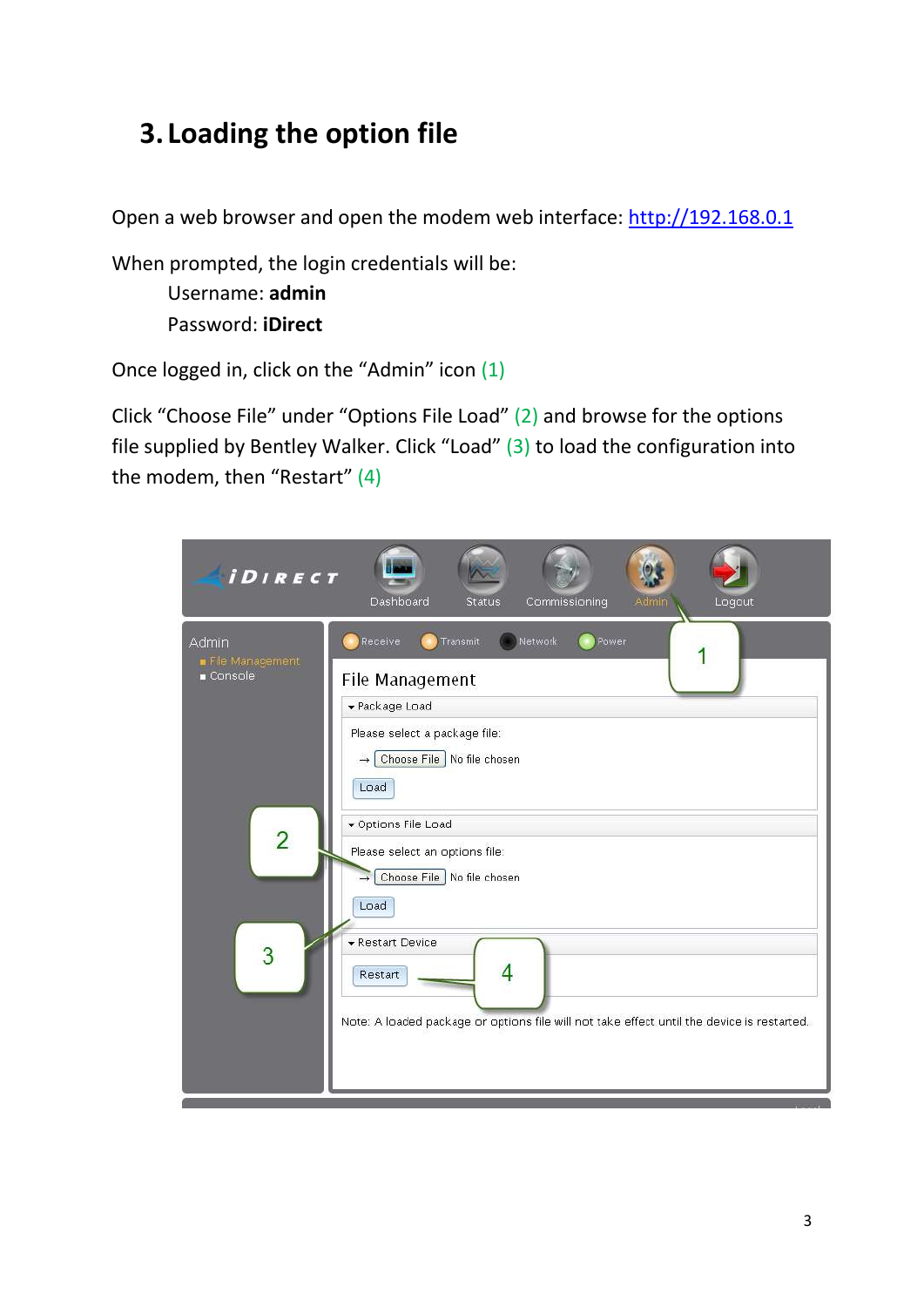Once your option file has been successfully loaded, **the IP address to access the modem will change.**

To check what it has changed to, open a command prompt (Start > Run/Search > type: **cmd**) and type the following command: **ipconfig**



The "**Default Gateway**" IP (1) is the modem IP address. You will use this IP to access the modem Web interface (in this example: [http://10.150.1.1\)](http://10.150.1.1/)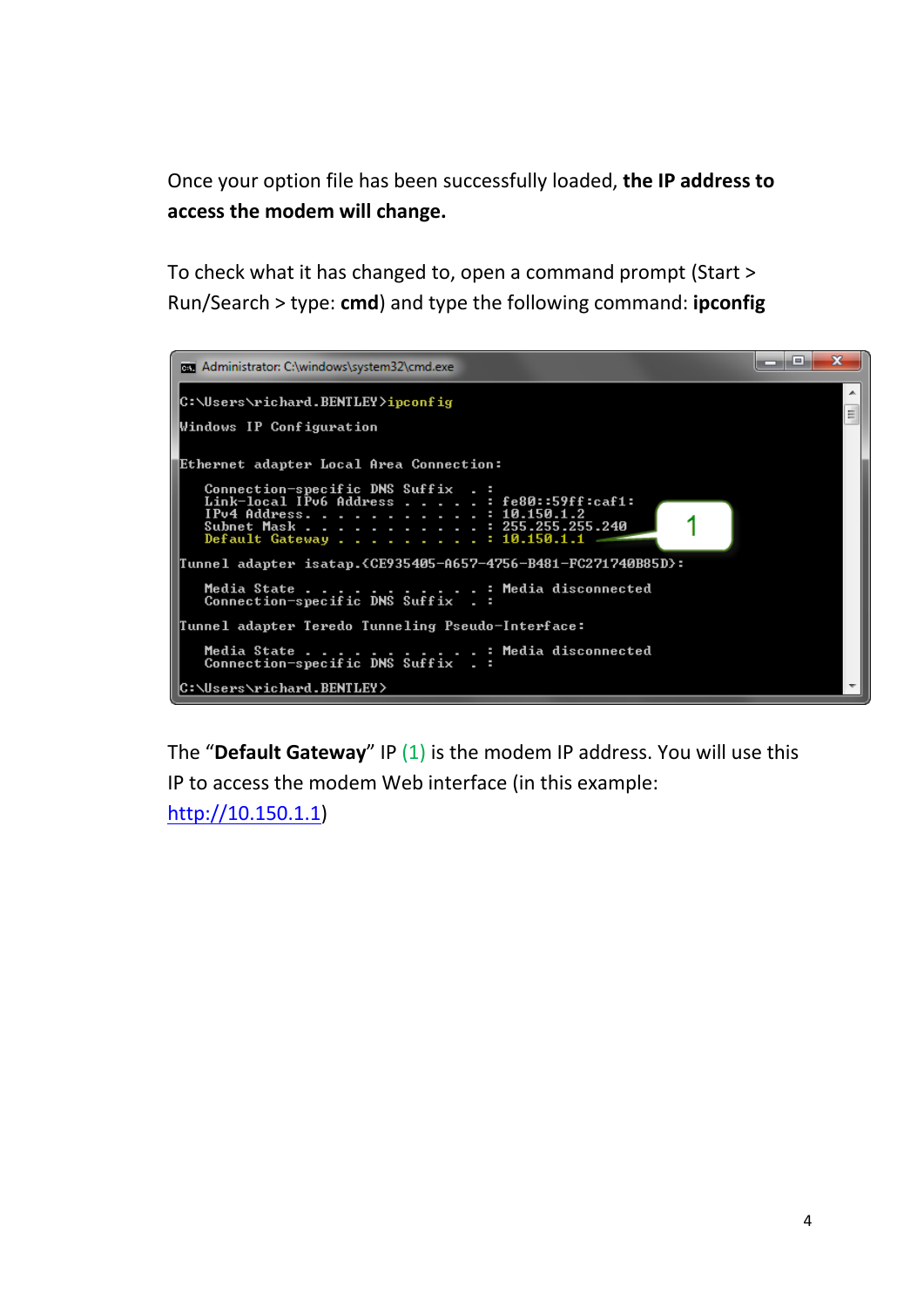# **4.Acquiring the satellite signal**

If you are aligning the dish yourself, you will need to calculate your estimated dish pointing angles at<http://www.bentley-walker.com/dishpointer>

This will return **azimuth,** which is the left and right movement of the dish; **elevation**, the up and down movement of the dish; and the **polarisation**, which is the rotation angle of the feed assembly. Use these values to point the dish in the right direction

- a) You will need to use a **satellite meter** (such as a MaxPeak or Horizon meter) to then find the satellite signal
- b) Once you have a lock on the signal, open up the "Commissioning"  $(1)$  tab in the web interface and click "Antenna Pointing" (2)

| <b><i>iDIRECT</i></b>                                         |                 | <b>Dashboard</b> | Status             | commercion de                                                             | Admin                    | Logout |       |                  |
|---------------------------------------------------------------|-----------------|------------------|--------------------|---------------------------------------------------------------------------|--------------------------|--------|-------|------------------|
| Commissioning                                                 | <b>O</b> BREADY | Transmit         | <b>B</b> Nitterark | $\bullet$ Former                                                          |                          |        |       |                  |
| Angle Calculator<br>· Antikina Painting<br>Cross Polarization |                 | Antenna Pointing |                    |                                                                           |                          |        |       |                  |
|                                                               |                 |                  |                    |                                                                           |                          |        |       | 24               |
| $\overline{c}$                                                |                 |                  |                    |                                                                           |                          |        |       | 20               |
|                                                               |                 |                  |                    |                                                                           |                          |        |       | 16               |
|                                                               |                 |                  |                    |                                                                           |                          |        |       | $12 \frac{8}{8}$ |
|                                                               |                 |                  |                    |                                                                           |                          |        |       | 8                |
|                                                               |                 |                  |                    |                                                                           |                          |        |       | 4                |
|                                                               | $\frac{1}{20}$  | $-15$            | $-60$              | $-45$                                                                     | $-30$                    |        | $-11$ | $\Omega$         |
|                                                               |                 |                  |                    | Time (seconde)                                                            |                          |        |       |                  |
|                                                               |                 |                  |                    | Tx PWM Voltage is Off                                                     |                          |        |       |                  |
|                                                               |                 |                  |                    | <b>WARNING</b>                                                            | Start Tx PWM Stop Tx PMM |        |       | Reset Graph      |
|                                                               |                 |                  |                    | Do not click the Start button until the Tx cable is removed from the BUC. |                          |        |       |                  |

After a short period, the graph will start showing data; use this to adjust the dish to get the reading as high as possible in the green (Minimum **16v**)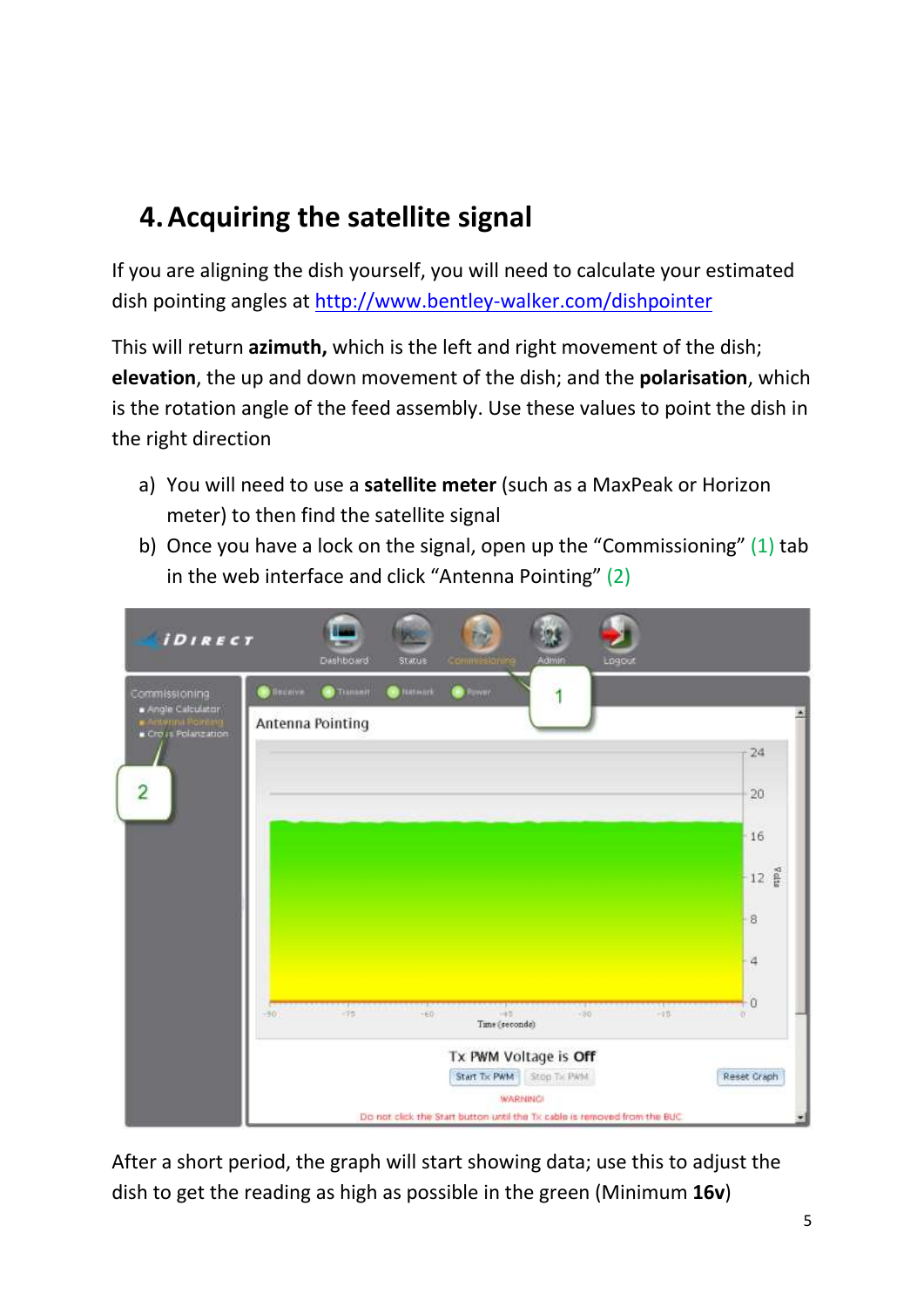

## **5. Activating the modem**

- a) Before we can activate the modem, it should have a solid receive (RX) light and a strong receive signal strength.
- b) You will then need to contact Technical Support to request activation.

+44 2392 311 118 [support@bentleywalker.com](mailto:support@bentleywalker.com)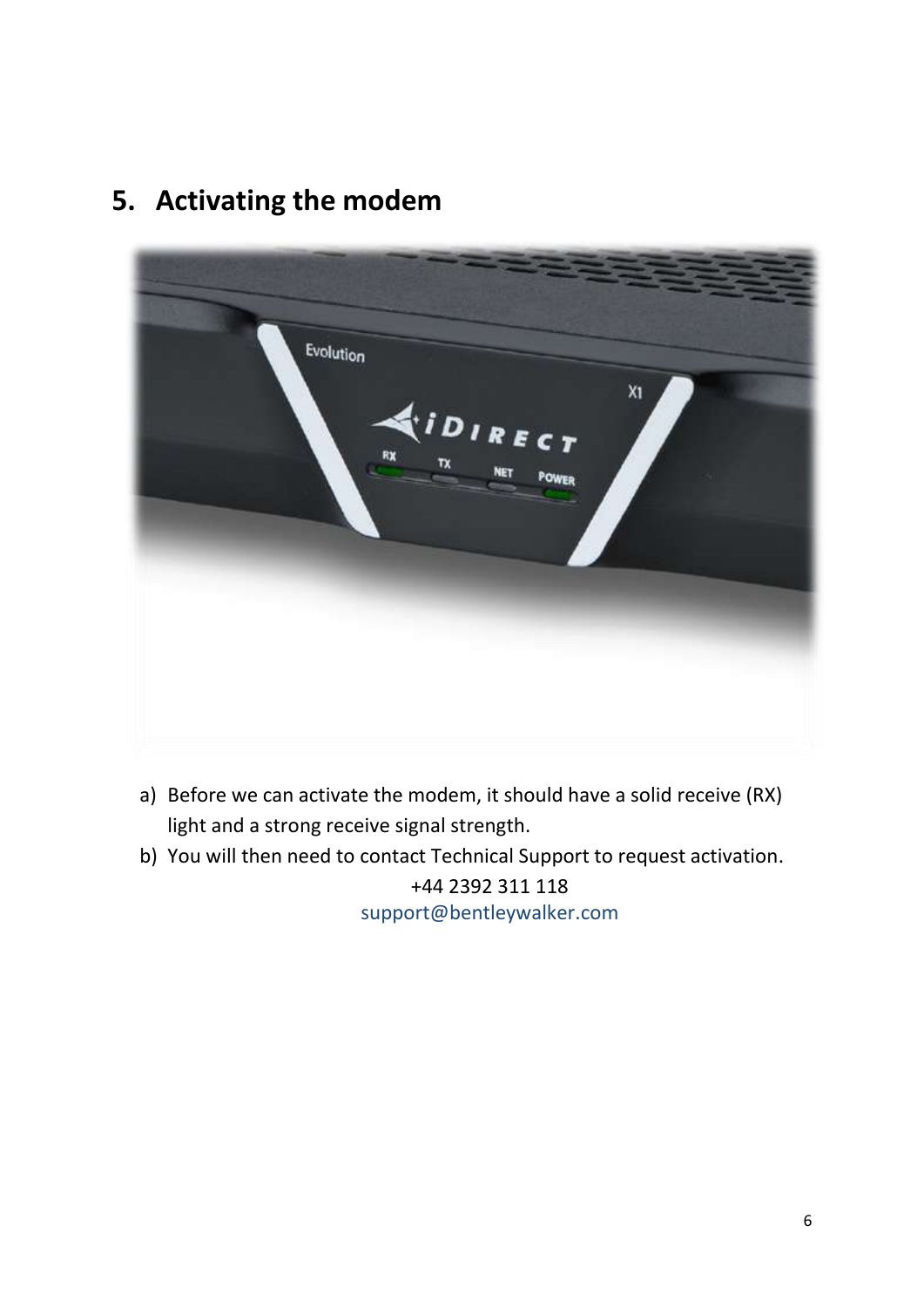# **6. Frequently asked questions**

## **Q: What is my password for the web interface?**

**A:** For a new modem, the default password is: **iDirect**

Once the option file is loaded, the password will change to: **bentleys2**

### **Q: How do I telnet to the modem?**

**A:** Telnet is no longer supported on the X1; everything is accessed through the web interface: [http://192.168.0.1](http://192.168.0.1/)

### **Q: How do I check the modem firmware version?**

**A:** In the web interface, on the "Status" tab (1)

### **Q: How do I check my receive signal strength?**

**A:** In the web interface, check the "Status" tab (2)

On most networks, the average receive strength is **10.0dB**

| <b><i>iDIRECT</i></b>                                               | Dashboard                                                                               | Commissioning<br><b>Status</b>                                 | Admin<br>Logout |  |  |  |
|---------------------------------------------------------------------|-----------------------------------------------------------------------------------------|----------------------------------------------------------------|-----------------|--|--|--|
| <b>Status</b><br>Modem Status<br>Ethernet Status<br>P Configuration | Receive<br>Transmit<br>Modem Status                                                     | Network<br>Power                                               |                 |  |  |  |
| Remote Events                                                       | Modem Information                                                                       |                                                                |                 |  |  |  |
| Graphs<br>■ Satcom Graphs                                           | Model Type:<br><b>Serial Number:</b><br><b>MAC Address:</b><br><b>Software Version:</b> | EvolutionX1IndoorRemote<br>00:60:43:<br>IDS 13.0.0.0 Build 173 |                 |  |  |  |
|                                                                     | - Modem State                                                                           |                                                                |                 |  |  |  |
|                                                                     | $\blacktriangleright$ R $\times$ State                                                  |                                                                |                 |  |  |  |
|                                                                     | <b>Downlink Center Freq:</b><br><b>Symbol Rate:</b><br><b>Rx Composite Power:</b>       | 11353.532999 MHz<br>8953 ksym/s<br>$-28$ dBm<br>11.8 dB        |                 |  |  |  |
|                                                                     | <b>Rx SNR:</b>                                                                          |                                                                |                 |  |  |  |
|                                                                     | <b>CRC 8:</b><br><b>CRC 32:</b>                                                         | 45309<br>24967                                                 |                 |  |  |  |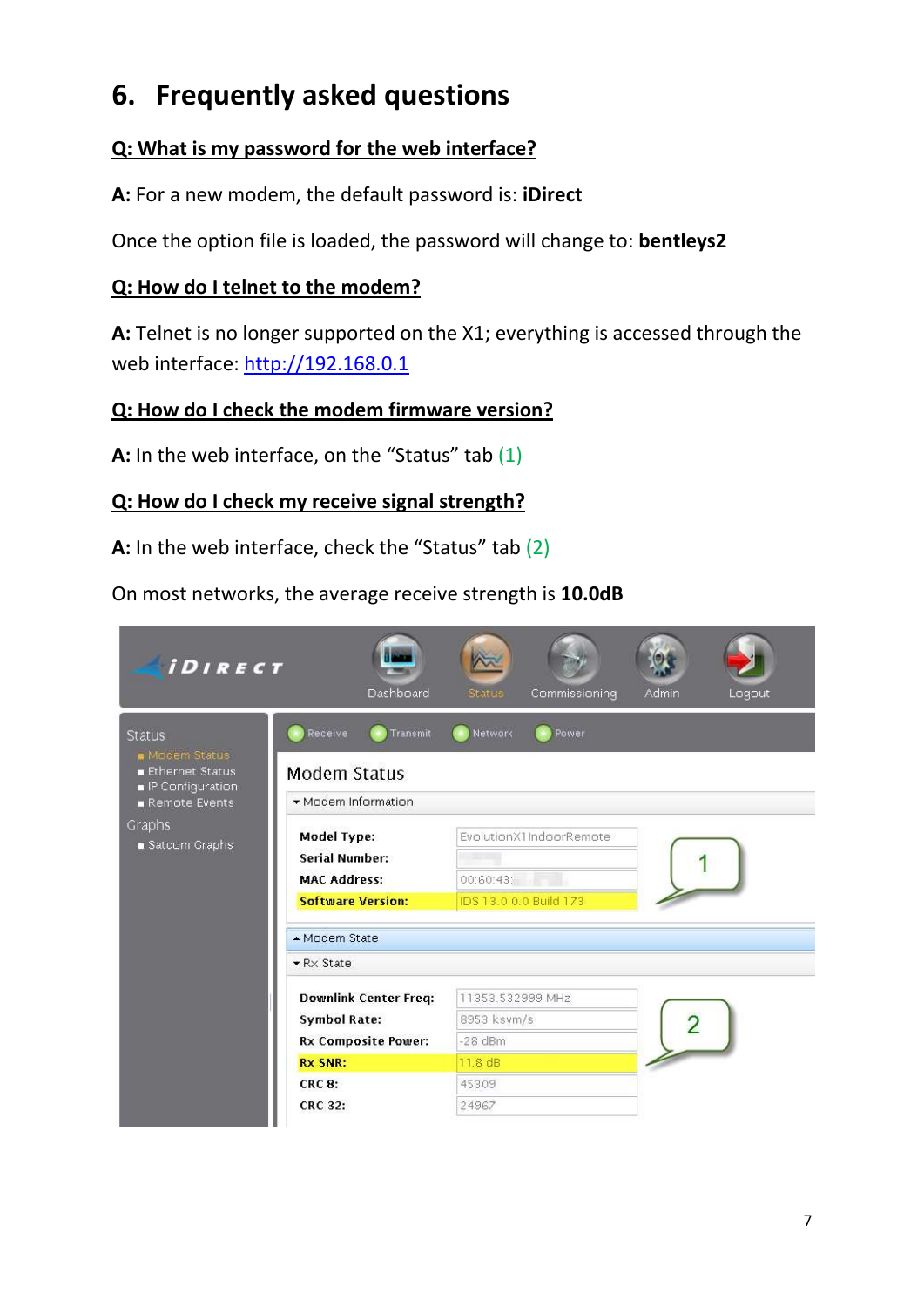### **Q: How do I upgrade/downgrade the modem firmware?**

## **A: Do not change the firmware version unless requested by a Bentley Walker technician.**

Download the correct version and follow the below steps:

- 1. Connect 1 PC directly the modem, bypassing any routers
- 2. Open up the web interface and click the "Admin" tab (1)

| <b><i>iDIRECT</i></b>                                         | Dashboard<br>Commissioning<br>Logout<br><b>Status</b><br>Admin                                                                                                                                                                                                                                                                                                                               |
|---------------------------------------------------------------|----------------------------------------------------------------------------------------------------------------------------------------------------------------------------------------------------------------------------------------------------------------------------------------------------------------------------------------------------------------------------------------------|
| Admin<br>File Management<br>$C$ onsole<br>$\overline{2}$<br>4 | Receive<br>Network<br>Power<br>Transmit<br>File Management<br>▼ Package Load<br>Please select a package file:<br>Choose File evo_x1_indo3.0.0.0.pkg<br>Load<br>3<br>▼ Options File Load<br>Please select an options file:<br>Choose File No file chosen<br>Load<br>▼ Restart Device<br>Restart<br>Note: A loaded package or options file will not take effect until the device is restarted. |

- 3. Click "Choose file" (2)
- 4. Select the correct firmware file evo\_x1\_indoor\_rmt-x.x.x.x.pkg (included with iSite, under "images" folder")
- 5. Click "Load" (3)
- 6. Reset the modem (4)

### **Q: How do I change my computer IPs in Windows Vista/7?**

- 1. Open the Start menu and choose Control Panel.
- 2. Select Network and Internet.